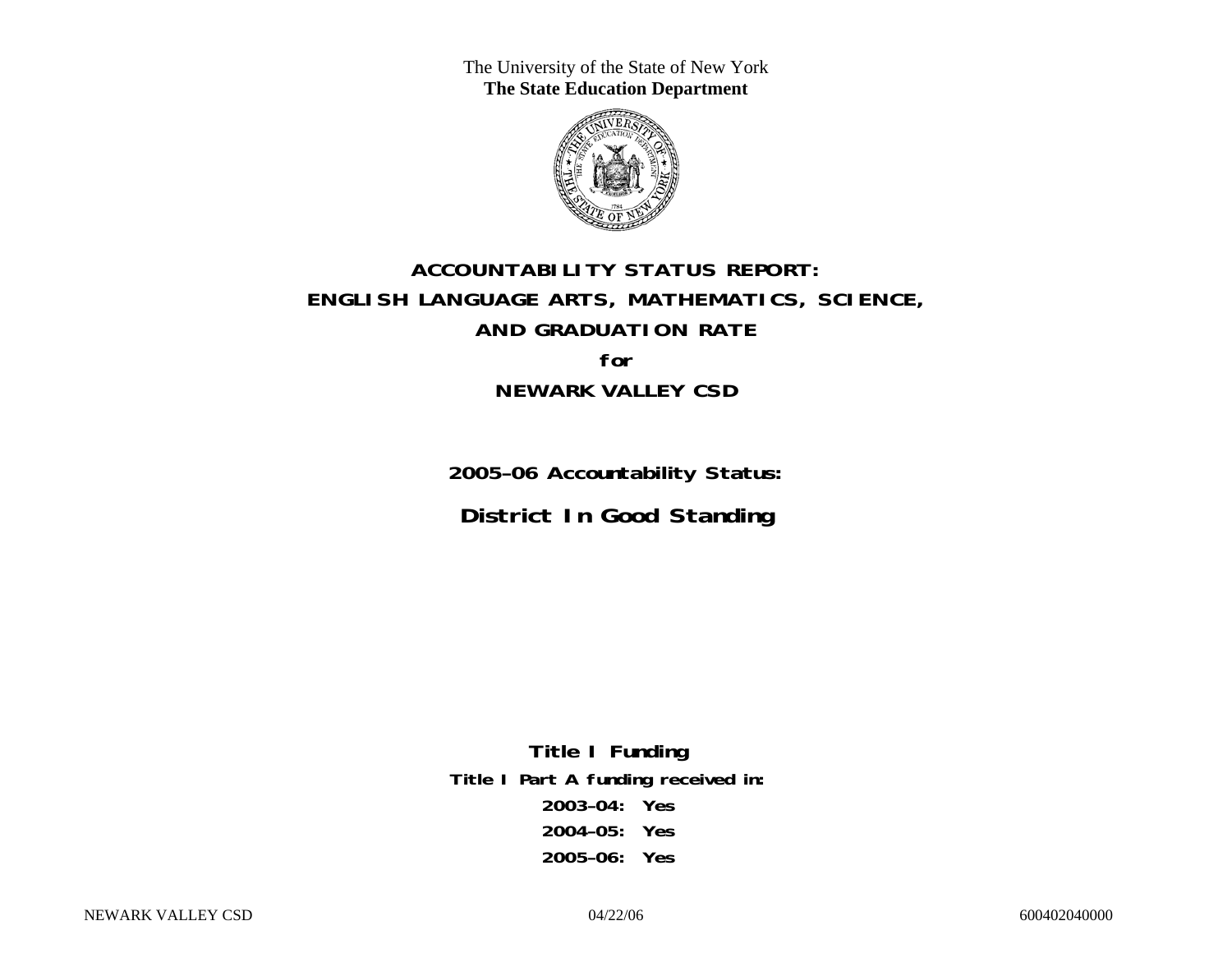### **District Accountability Status Categories**

The list below defines the district status categories of New York State's district accountability system, which is divided into a Federal Title I component and a State component. A district that does not receive Title I funding in a school year does not have a federal status in that year. Consequences for districts not in good standing can be found at: **http://www.emsc.nysed.gov/nyc/DINI/DINI2004-05.shtml**. To be removed from any improvement status, a district must make Adequate Yearly Progress (AYP) at an applicable grade level in the subject area for which it was identified for two consecutive years.

**District in Good Standing:** A district is considered to be in good standing if it has not been identified as a District in Need of Improvement, Requiring Corrective Action, Planning for Restructuring, or Requiring Academic Progress.

**District Requiring Academic Progress:** Under the State component of New York's accountability system, a district that misses making AYP at every applicable grade level in a subject area for two consecutive years is considered a District Requiring Academic Progress (Year 1) for the following year. In each succeeding year that the school fails to make AYP, the year designation is incremented by one.

**District in Need of Improvement (Year 1):** A district that misses making AYP at every applicable grade level in the same subject area for two consecutive years while receiving Title I funds is considered a District in Need of Improvement (Year 1) for the following year.

**District in Need of Improvement (Year 2):** A District in Need of Improvement (Year 1) that misses making AYP at every

applicable grade level in the subject area for which it was identified while receiving Title I funds is considered a District in Need of Improvement (Year 2) for the following year.

**District Requiring Corrective Action:** A District in Need of Improvement (Year 2) that misses making AYP at every applicable grade level in the subject area for which it was identified while receiving Title I funds is considered a District Requiring Corrective Action for the following year.

**District Planning for Restructuring:** A District Requiring Corrective Action that misses making AYP at every applicable grade level in the subject area for which it was identified while receiving Title I funds is considered a District Planning for Restructuring for the following year.

**District Restructuring:** A District Planning for Restructuring that misses making AYP at every applicable grade level in the subject area for which it was identified while receiving Title I funds is considered a District Restructuring for the following year.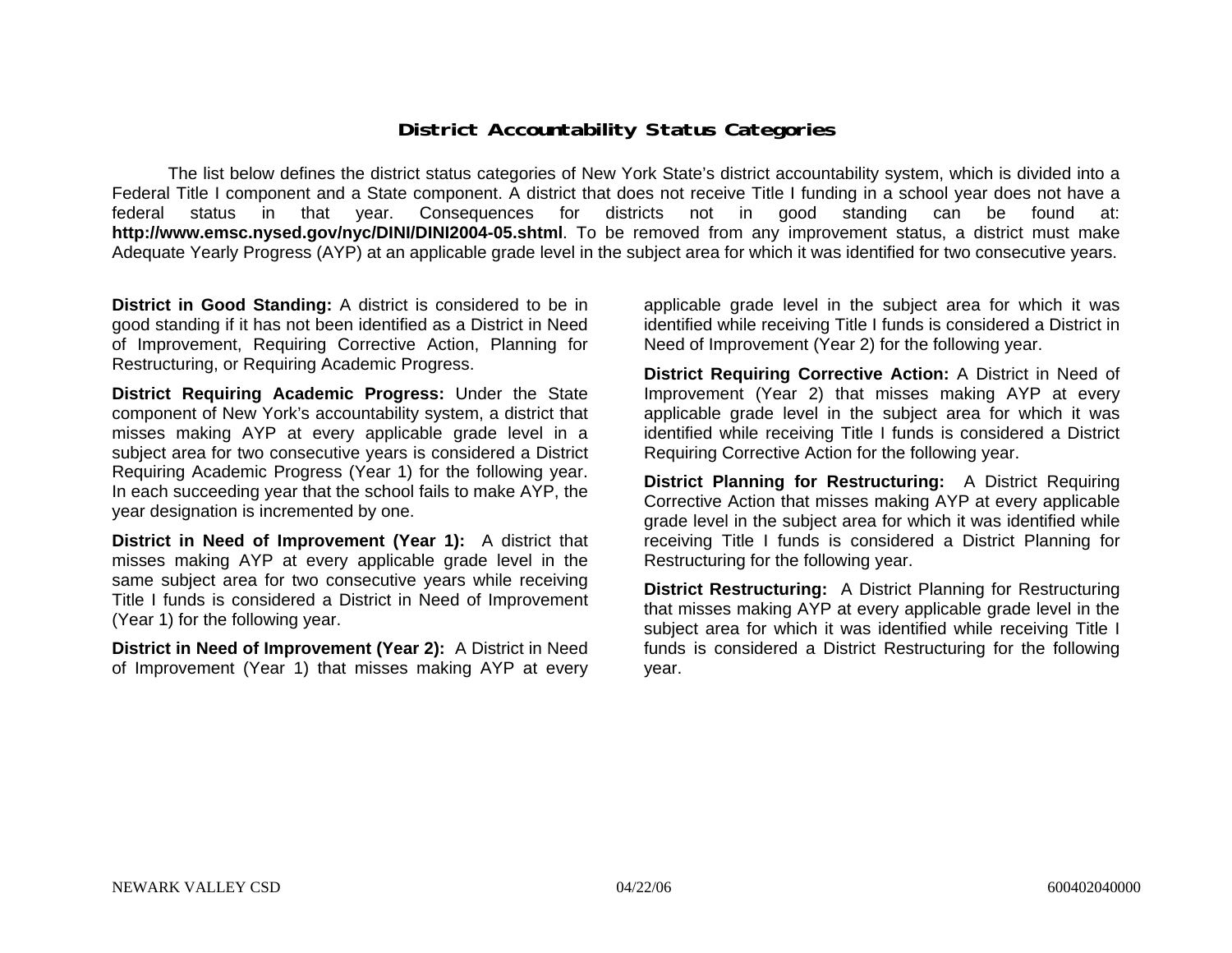### **Elementary-Level English Language Arts**

Definitions of terms, such as Performance Index and Effective Annual Measurable Objective (AMO), are in the glossary, which is the last page of this report.

**To make Adequate Yearly Progress (AYP) in 2004–05, every accountability group must make AYP.** 

**For an accountability group to make AYP in 2004–05, it must** 

- 1. meet the 95 percent participation requirement (*2004–05 Participation*), *and*
- 2. *either* meet its Effective AMO *or* make safe harbor (*2004–05 Performance*  and *Standards*).

To meet the participation requirement, 95 percent of the grade 4 enrollment in each accountability group with 40 or more students must be tested. To meet the

Effective AMO, the Performance Index for each group with 30 or more continuously enrolled students must equal or exceed the Effective AMO. To make safe harbor, the Performance Index of each of these groups must equal or exceed its ELA safe harbor target *and* the group must meet the elementary-level science qualification for safe harbor. (See the elementary-level science page of this report for further information on meeting the science qualification for safe harbor.)

*ELA Safe Harbor Targets:* The elementary-level 2004–05 ELA Safe Harbor Target is calculated by using the following equation: 2003–04 PI + (200 – the 2003–04 PI)  $\times$  0.10. The 2005–06 ELA Safe Harbor Target is calculated by using the following equation: 2004–05 PI + (200 – the 2004–05 PI) × 0.10. The 2005–06 target is provided for groups whose PI was below the Effective AMO in 2004–05.

|                                   |                       | 2004-05 Participation*                    |                                                         | 2004-05 Performance** |                  | 2004-05 Standards                   |                                                           | <b>Made</b>                            | 2005-06                                           |
|-----------------------------------|-----------------------|-------------------------------------------|---------------------------------------------------------|-----------------------|------------------|-------------------------------------|-----------------------------------------------------------|----------------------------------------|---------------------------------------------------|
| <b>Accountability Group</b>       | Grade 4<br>Enrollment | Percent of<br>Enrollment<br><b>Tested</b> | Count of<br>Continuously<br>Enrolled<br><b>Students</b> | Performance<br>Index  | Effective<br>AMO | <b>ELA Safe</b><br>Harbor<br>Target | Met the<br>Science<br>Qualification<br>for Safe<br>Harbor | AYP in<br><b>ELA</b> in<br>$2004 - 05$ | <b>ELA Safe</b><br><b>Harbor</b><br><b>Target</b> |
| All Students                      | 112                   | 100%                                      | 110                                                     | 173                   | 121              |                                     |                                                           | <b>YES</b>                             |                                                   |
| Students with Disabilities****    | 12                    |                                           | 11                                                      |                       |                  |                                     |                                                           |                                        |                                                   |
| American Indian/Alaskan Native    |                       |                                           |                                                         |                       |                  |                                     |                                                           |                                        |                                                   |
| <b>Black</b>                      |                       |                                           |                                                         |                       |                  |                                     |                                                           |                                        |                                                   |
| Hispanic                          |                       |                                           |                                                         |                       |                  |                                     |                                                           |                                        |                                                   |
| Asian or Pacific Islander         |                       |                                           |                                                         |                       |                  |                                     |                                                           |                                        |                                                   |
| White                             | 111                   | 100%                                      | 109                                                     | 172                   | 121              |                                     |                                                           | <b>YES</b>                             |                                                   |
| <b>Limited English Proficient</b> |                       |                                           |                                                         |                       |                  |                                     |                                                           |                                        |                                                   |
| Economically Disadvantaged        | 46                    | 100%                                      | 45                                                      | 162                   | 117              |                                     |                                                           | <b>YES</b>                             |                                                   |
| <b>Final AYP Determination</b>    |                       |                                           |                                                         |                       |                  |                                     |                                                           | <b>YES</b>                             |                                                   |

\*If the participation rate of an accountability group fell below 95 percent in 2004–05, the enrollment shown is the sum of 2003–04 and 2004–05 enrollments and the percent tested is the weighted average of the participation rates for those two years.

\*\*If there were fewer than 30 continuously enrolled tested students in 2004–05, data for 2003–04 and 2004–05 were combined to determine counts and PIs.

\*\*\*Groups with a "\*\*\*" are not required to meet the science qualification for safe harbor to make safe harbor in English and mathematics because fewer than 30 students in the group were administered the science test.

\*\*\*\*In cases of failure to make AYP solely because of the performance of students with disabilities, meeting the 95% participation requirement for this group and subject and meeting or exceeding the AMO if 34 points were added to the PI for this group and subject is an approved way of making AYP for students with disabilities.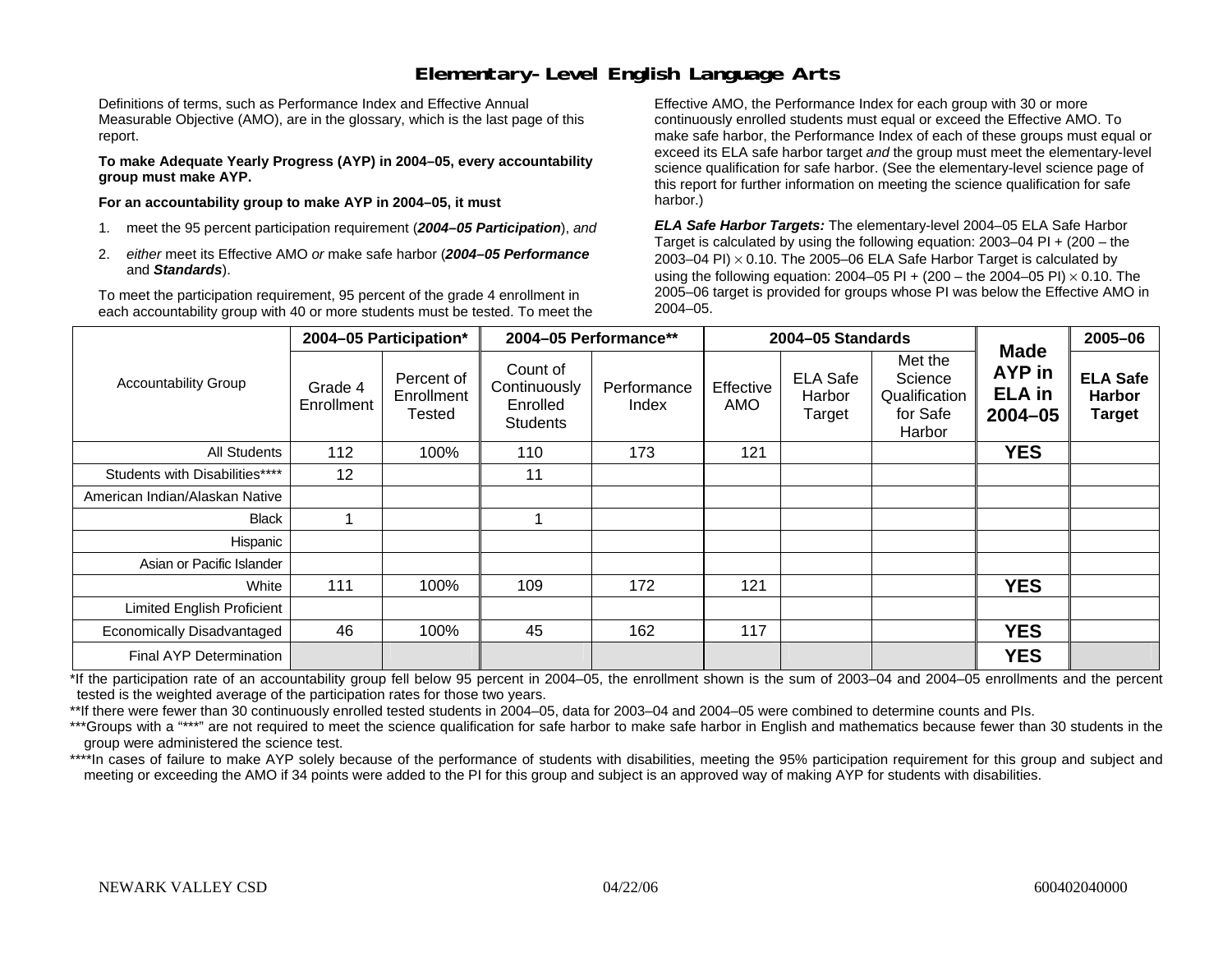### **Elementary-Level Mathematics**

Definitions of terms, such as Performance Index and Effective Annual Measurable Objective (AMO), are in the glossary, which is the last page of this report.

**To make Adequate Yearly Progress (AYP) in 2004–05, every accountability group must make AYP.** 

**For an accountability group to make AYP in 2004–05, it must** 

- 1. meet the 95 percent participation requirement (*2004–05 Participation*), *and*
- 2. *either* meet its Effective AMO *or* make safe harbor (*2004–05 Performance*  and *Standards*).

To meet the participation requirement, 95 percent of the grade 4 enrollment in each accountability group with 40 or more students must be tested. To meet the

Effective AMO, the Performance Index for each group with 30 or more continuously enrolled students must equal or exceed the Effective AMO. To make safe harbor, the Performance Index of each of these groups must equal or exceed its math safe harbor target *and* the group must meet the elementarylevel science qualification for safe harbor. (See the elementary-level science page of this report for further information on meeting the science qualification for safe harbor.)

*Math Safe Harbor Targets:* The elementary-level 2004–05 Math Safe Harbor Target is calculated by using the following equation: 2003–04 PI + (200 – the 2003–04 PI)  $\times$  0.10. The 2005–06 Math Safe Harbor Target is calculated by using the following equation: 2004–05 PI + (200 – the 2004–05 PI) × 0.10. The 2005–06 target is provided for groups whose PI was below the Effective AMO in 2004–05.

|                                   |                       | 2004-05 Participation*             | 2004-05 Performance**                                   |                      |                         | 2004-05 Standards                    |                                                           | <b>Made</b>                             | 2005-06                                            |
|-----------------------------------|-----------------------|------------------------------------|---------------------------------------------------------|----------------------|-------------------------|--------------------------------------|-----------------------------------------------------------|-----------------------------------------|----------------------------------------------------|
| <b>Accountability Group</b>       | Grade 4<br>Enrollment | Percent of<br>Enrollment<br>Tested | Count of<br>Continuously<br>Enrolled<br><b>Students</b> | Performance<br>Index | Effective<br><b>AMO</b> | <b>Math Safe</b><br>Harbor<br>Target | Met the<br>Science<br>Qualification<br>for Safe<br>Harbor | AYP in<br><b>Math in</b><br>$2004 - 05$ | <b>Math Safe</b><br><b>Harbor</b><br><b>Target</b> |
| All Students                      | 114                   | 99%                                | 109                                                     | 191                  | 132                     |                                      |                                                           | <b>YES</b>                              |                                                    |
| Students with Disabilities****    | 12                    |                                    | 11                                                      |                      |                         |                                      |                                                           |                                         |                                                    |
| American Indian/Alaskan Native    |                       |                                    |                                                         |                      |                         |                                      |                                                           |                                         |                                                    |
| <b>Black</b>                      |                       |                                    |                                                         |                      |                         |                                      |                                                           |                                         |                                                    |
| Hispanic                          |                       |                                    |                                                         |                      |                         |                                      |                                                           |                                         |                                                    |
| Asian or Pacific Islander         |                       |                                    |                                                         |                      |                         |                                      |                                                           |                                         |                                                    |
| White                             | 112                   | 99%                                | 108                                                     | 191                  | 132                     |                                      |                                                           | <b>YES</b>                              |                                                    |
| <b>Limited English Proficient</b> |                       |                                    |                                                         |                      |                         |                                      |                                                           |                                         |                                                    |
| Economically Disadvantaged        | 46                    | 98%                                | 44                                                      | 186                  | 127                     |                                      |                                                           | <b>YES</b>                              |                                                    |
| Final AYP Determination           |                       |                                    |                                                         |                      |                         |                                      |                                                           | <b>YES</b>                              |                                                    |

\*If the participation rate of an accountability group fell below 95 percent in 2004–05, the enrollment shown is the sum of 2003–04 and 2004–05 enrollments and the percent tested is the weighted average of the participation rates over those two years.

\*\*If there were fewer than 30 continuously enrolled tested students in 2004–05, data for 2003–04 and 2004–05 were combined to determine counts and PIs.

\*\*\*Groups with a "\*\*\*" are not required to meet the science qualification for safe harbor to make safe harbor in English and mathematics because fewer than 30 students in the group were administered the science test.

\*\*\*\* In cases of failure to make AYP solely because of the performance of students with disabilities, meeting the 95% participation requirement for this group and subject and meeting or exceeding the AMO if 34 points were added to the PI for this group and subject is an approved way of making AYP for students with disabilities.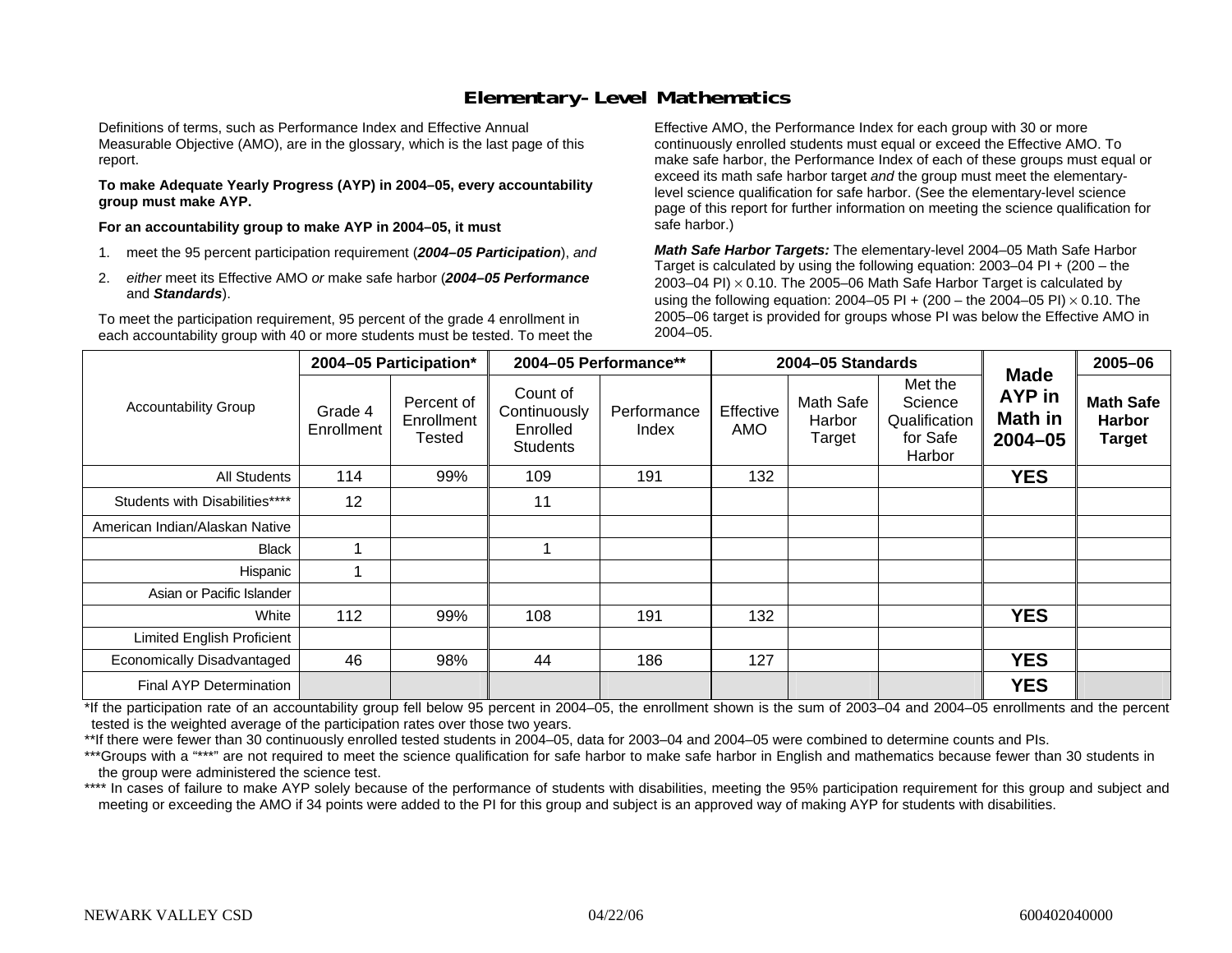### **Elementary-Level Science**

Definitions of terms, such as Progress Target and Adequate Yearly Progress (AYP), are in the glossary, which is the last page of this report.

*Made AYP in Science in 2004–05:* To make AYP in science, the Performance Index (PI) for the "All Students" group must equal or exceed the State Science Standard or the Science Progress Target.

*Qualification for Safe Harbor in Elementary-Level ELA and Math:* For an accountability group to be considered Qualified for Safe Harbor

in Elementary-Level ELA and Math, the PI must equal or exceed the State Science Standard or the Science Progress Target in elementarylevel science for that group. Groups with fewer than 30 students tested in elementary-level science are not subject to this qualification criterion.

*Science Progress Targets:* The elementary-level 2004–05 Science Progress Target is calculated by adding one point to the 2003–04 PI. The 2005–06 Science Progress Target is calculated by adding one point to the 2004–05 PI. The 2005–06 target is provided for groups whose PI was below the State Science Standard in 2004–05.

|                                   |                                                         | 2004-05 Performance* |                                     | 2004-05 Standards             |                                             | $2004 - 05$                                                             | $2005 - 06$                   |
|-----------------------------------|---------------------------------------------------------|----------------------|-------------------------------------|-------------------------------|---------------------------------------------|-------------------------------------------------------------------------|-------------------------------|
| <b>Accountability Group</b>       | Count of<br>Continuously<br>Enrolled<br><b>Students</b> | Performance<br>Index | <b>State</b><br>Science<br>Standard | Science<br>Progress<br>Target | <b>Made AYP</b><br>in Science<br>in 2004-05 | Qualified for<br>Safe Harbor in<br>Elementary-<br>Level ELA and<br>Math | Science<br>Progress<br>Target |
| <b>All Students</b>               | 109                                                     | 193                  | 100                                 |                               | <b>YES</b>                                  | <b>YES</b>                                                              |                               |
| <b>Students with Disabilities</b> | 11                                                      |                      |                                     |                               |                                             |                                                                         |                               |
| American Indian/Alaskan Native    |                                                         |                      |                                     |                               |                                             |                                                                         |                               |
| <b>Black</b>                      |                                                         |                      |                                     |                               |                                             |                                                                         |                               |
| Hispanic                          |                                                         |                      |                                     |                               |                                             |                                                                         |                               |
| Asian or Pacific Islander         |                                                         |                      |                                     |                               |                                             |                                                                         |                               |
| White                             | 108                                                     | 193                  | 100                                 |                               |                                             | <b>YES</b>                                                              |                               |
| Limited English Proficient        |                                                         |                      |                                     |                               |                                             |                                                                         |                               |
| Economically Disadvantaged        | 44                                                      | 182                  | 100                                 |                               |                                             | <b>YES</b>                                                              |                               |
| <b>Final AYP Determination</b>    |                                                         |                      |                                     |                               | <b>YES</b>                                  |                                                                         |                               |

\*If there were fewer than 30 continuously enrolled students in 2004–05, data for 2003–04 and 2004–05 were combined to determine counts and Performance Indices.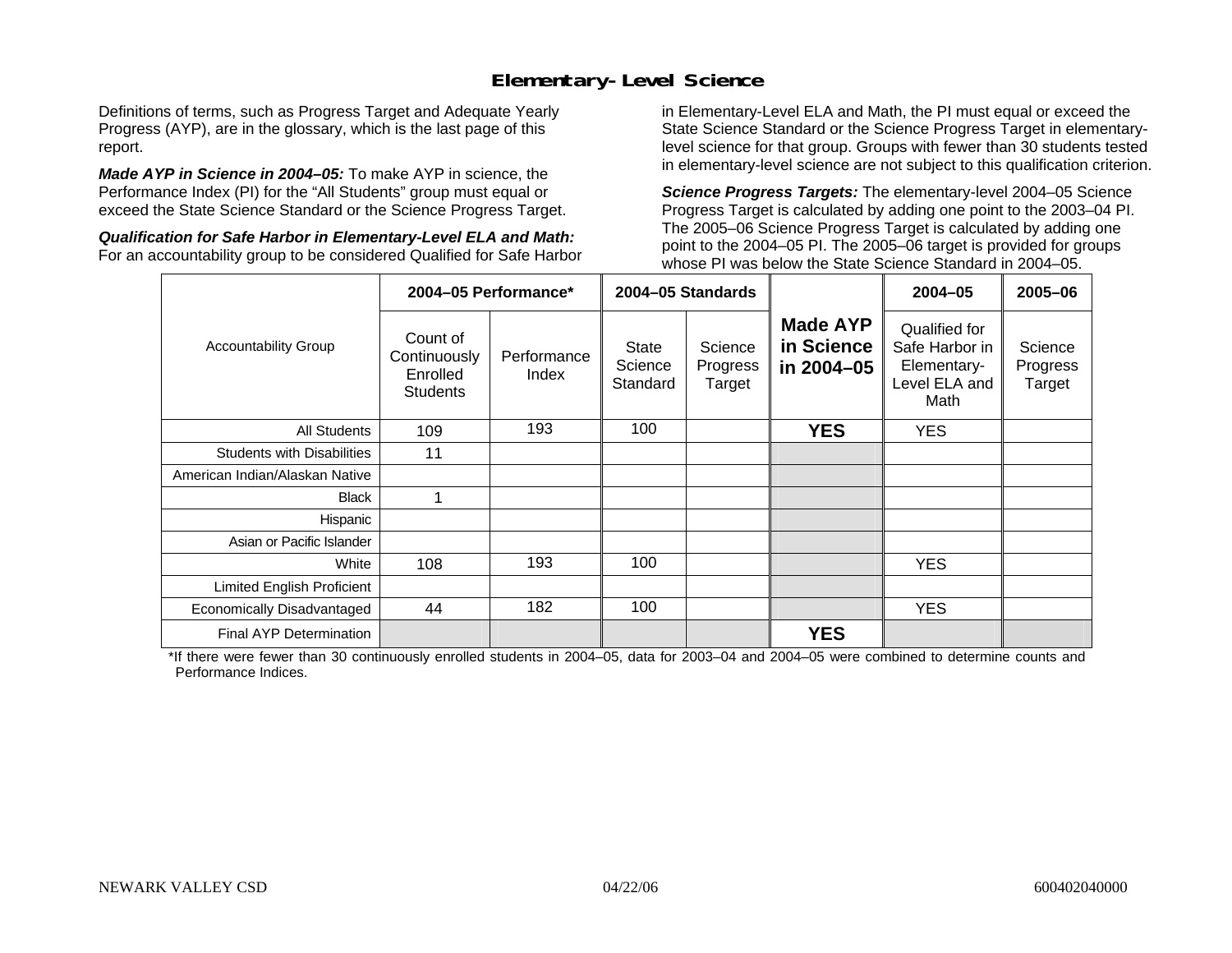# **Middle-Level English Language Arts**

Definitions of terms, such as Performance Index and Effective Annual Measurable Objective (AMO), are in the glossary, which is the last page of this report.

#### **To make Adequate Yearly Progress (AYP) in 2004–05, every accountability group must make AYP.**

#### **For an accountability group to make AYP in 2004–05, it must**

- 1. meet the 95 percent participation requirement (*2004–05 Participation*), *and*
- 2. *either* meet its Effective AMO *or* make safe harbor (*2004–05 Performance* and *Standards*).

To meet the participation requirement, 95 percent of the grade 8 enrollment in each accountability group with 40 or more students must exceed the Effective AMO. To make safe harbor, the Performance Index be tested. To meet the Effective AMO, the Performance Index for each group with 30 or more continuously enrolled students must equal or of each of these groups must equal or exceed its ELA safe harbor target *and* the group must meet the middle-level science qualification for safe harbor. (See the middle-level science page of this report for further information on meeting the science qualification for safe harbor.)

*ELA Safe Harbor Targets:* The middle-level 2004–05 ELA Safe Harbor Target is calculated by using the following equation: 2003–04 PI + (200 – the 2003–04 PI) <sup>×</sup> 0.10. The 2005–06 ELA Safe Harbor Target is calculated by using the following equation:  $2004-05$  PI +  $(200 -$  the  $2004-$ 05 PI)  $\times$  0.10. The 2005–06 target is provided for groups whose PI was below the Effective AMO in 2004–05.

|                                   |                       | 2004-05 Participation*                    |                                                         | 2004-05 Performance** |                  | 2004-05 Standards                   |                                                           |                                                       | 2005-06                                           |
|-----------------------------------|-----------------------|-------------------------------------------|---------------------------------------------------------|-----------------------|------------------|-------------------------------------|-----------------------------------------------------------|-------------------------------------------------------|---------------------------------------------------|
| <b>Accountability Group</b>       | Grade 8<br>Enrollment | Percent of<br>Enrollment<br><b>Tested</b> | Count of<br>Continuously<br>Enrolled<br><b>Students</b> | Performance<br>Index  | Effective<br>AMO | <b>ELA Safe</b><br>Harbor<br>Target | Met the<br>Science<br>Qualification<br>for Safe<br>Harbor | <b>Made</b><br>AYP in<br><b>ELA</b> in<br>$2004 - 05$ | <b>ELA Safe</b><br><b>Harbor</b><br><b>Target</b> |
| All Students                      | 135                   | 99%                                       | 129                                                     | 143                   | 107              |                                     |                                                           | <b>YES</b>                                            |                                                   |
| Students with Disabilities****    | 19                    |                                           | 17                                                      |                       |                  |                                     |                                                           |                                                       |                                                   |
| American Indian/Alaskan Native    |                       |                                           |                                                         |                       |                  |                                     |                                                           |                                                       |                                                   |
| <b>Black</b>                      |                       |                                           |                                                         |                       |                  |                                     |                                                           |                                                       |                                                   |
| Hispanic                          |                       |                                           |                                                         |                       |                  |                                     |                                                           |                                                       |                                                   |
| Asian or Pacific Islander         |                       |                                           |                                                         |                       |                  |                                     |                                                           |                                                       |                                                   |
| White                             | 133                   | 99%                                       | 127                                                     | 143                   | 107              |                                     |                                                           | <b>YES</b>                                            |                                                   |
| <b>Limited English Proficient</b> |                       |                                           |                                                         |                       |                  |                                     |                                                           |                                                       |                                                   |
| Economically Disadvantaged        | 41                    | 100%                                      | 38                                                      | 121                   | 100              |                                     |                                                           | <b>YES</b>                                            |                                                   |
| Final AYP Determination           |                       |                                           |                                                         |                       |                  |                                     |                                                           | <b>YES</b>                                            |                                                   |

\*If the participation rate of an accountability group fell below 95 percent in 2004–05, the enrollment shown is the sum of 2003–04 and 2004–05 enrollments and the percent tested is the weighted average of the participation rates for those two years.

\*\*If there were fewer than 30 continuously enrolled tested students in 2004–05, data for 2003–04 and 2004–05 were combined to determine counts and PIs.

\*\*\*Groups with a "\*\*\*" are not required to meet the science qualification for safe harbor to make safe harbor in English and mathematics because fewer than 30 students in the group were administered the science test.

\*\*\*\* In cases of failure to make AYP solely because of the performance of students with disabilities, meeting the 95% participation requirement for this group and subject and meeting or exceeding the AMO if 34 points were added to the PI for this group and subject is an approved way of making AYP for students with disabilities.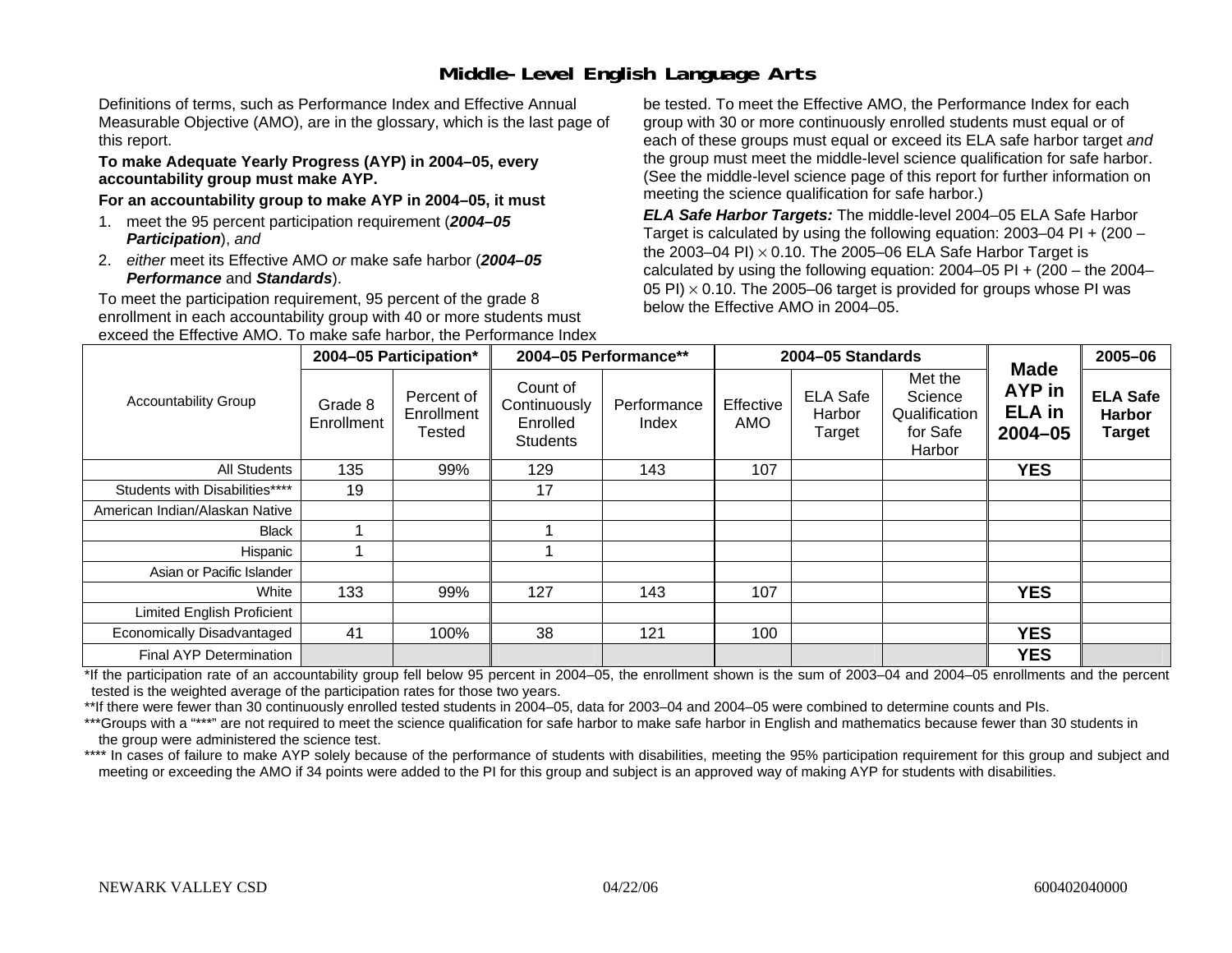### **Middle-Level Mathematics**

Definitions of terms, such as Performance Index and Effective Annual Measurable Objective (AMO), are in the glossary, which is the last page of this report.

#### **To make Adequate Yearly Progress (AYP) in 2004–05, every accountability group must make AYP.**

**For an accountability group to make AYP in 2004–05, it must** 

- 1. meet the 95 percent participation requirement (*2004–05 Participation*), *and*
- 2. *either* meet its Effective AMO *or* make safe harbor (*2004–05 Performance* and *Standards*).

To meet the participation requirement, 95 percent of the grade 8 enrollment in each accountability group with 40 or more students must be tested. To meet the Effective AMO, the Performance Index for each group with 30 or more continuously enrolled students must equal or exceed the Effective AMO. To make safe harbor, the Performance Index of each of these groups must equal or exceed its math safe harbor target *and* the group must meet the middle-level science qualification for safe harbor. (See the middle-level science page of this report for further information on meeting the science qualification for safe harbor.)

*Math Safe Harbor Targets:* The middle-level 2004–05 Math Safe Harbor Target is calculated by using the following equation: 2003–04 PI + (200 – the 2003–04 PI) <sup>×</sup> 0.10. The 2005–06 Math Safe Harbor Target is calculated by using the following equation: 2004–05 PI + (200 – the 2004–05 PI)  $\times$  0.10. The 2005–06 target is provided for groups whose PI was below the Effective AMO in 2004–05.

|                                   |                       | 2004-05 Participation*                    |                                                         | 2004-05 Performance** |                  | 2004-05 Standards             |                                                           | <b>Made</b>                      | 2005-06                                            |
|-----------------------------------|-----------------------|-------------------------------------------|---------------------------------------------------------|-----------------------|------------------|-------------------------------|-----------------------------------------------------------|----------------------------------|----------------------------------------------------|
| <b>Accountability Group</b>       | Grade 8<br>Enrollment | Percent of<br>Enrollment<br><b>Tested</b> | Count of<br>Continuously<br>Enrolled<br><b>Students</b> | Performance<br>Index  | Effective<br>AMO | Math Safe<br>Harbor<br>Target | Met the<br>Science<br>Qualification<br>for Safe<br>Harbor | AYP in<br>Math in<br>$2004 - 05$ | <b>Math Safe</b><br><b>Harbor</b><br><b>Target</b> |
| All Students                      | 136                   | 97%                                       | 124                                                     | 144                   | 84               |                               |                                                           | <b>YES</b>                       |                                                    |
| <b>Students with Disabilities</b> | 19                    |                                           | 17                                                      |                       |                  |                               |                                                           |                                  |                                                    |
| American Indian/Alaskan Native    |                       |                                           |                                                         |                       |                  |                               |                                                           |                                  |                                                    |
| Black                             |                       |                                           |                                                         |                       |                  |                               |                                                           |                                  |                                                    |
| Hispanic                          |                       |                                           |                                                         |                       |                  |                               |                                                           |                                  |                                                    |
| Asian or Pacific Islander         |                       |                                           |                                                         |                       |                  |                               |                                                           |                                  |                                                    |
| White                             | 134                   | 97%                                       | 122                                                     | 144                   | 84               |                               |                                                           | <b>YES</b>                       |                                                    |
| Limited English Proficient        |                       |                                           |                                                         |                       |                  |                               |                                                           |                                  |                                                    |
| Economically Disadvantaged        | 41                    | 100%                                      | 36                                                      | 119                   | 77               |                               |                                                           | <b>YES</b>                       |                                                    |
| <b>Final AYP Determination</b>    |                       |                                           |                                                         |                       |                  |                               |                                                           | <b>YES</b>                       |                                                    |

\*If the participation rate of an accountability group fell below 95 percent in 2004–05, the enrollment shown is the sum of 2003–04 and 2004–05 enrollments and the percent tested is the weighted average of the participation rates over those two years.

\*\*If there were fewer than 30 continuously enrolled tested students in 2004–05, data for 2003–04 and 2004–05 were combined to determine counts and PIs.

\*\*\*Groups with a "\*\*\*" are not required to meet the science qualification for safe harbor to make safe harbor in English and mathematics because fewer than 30 students in the group were administered the science test.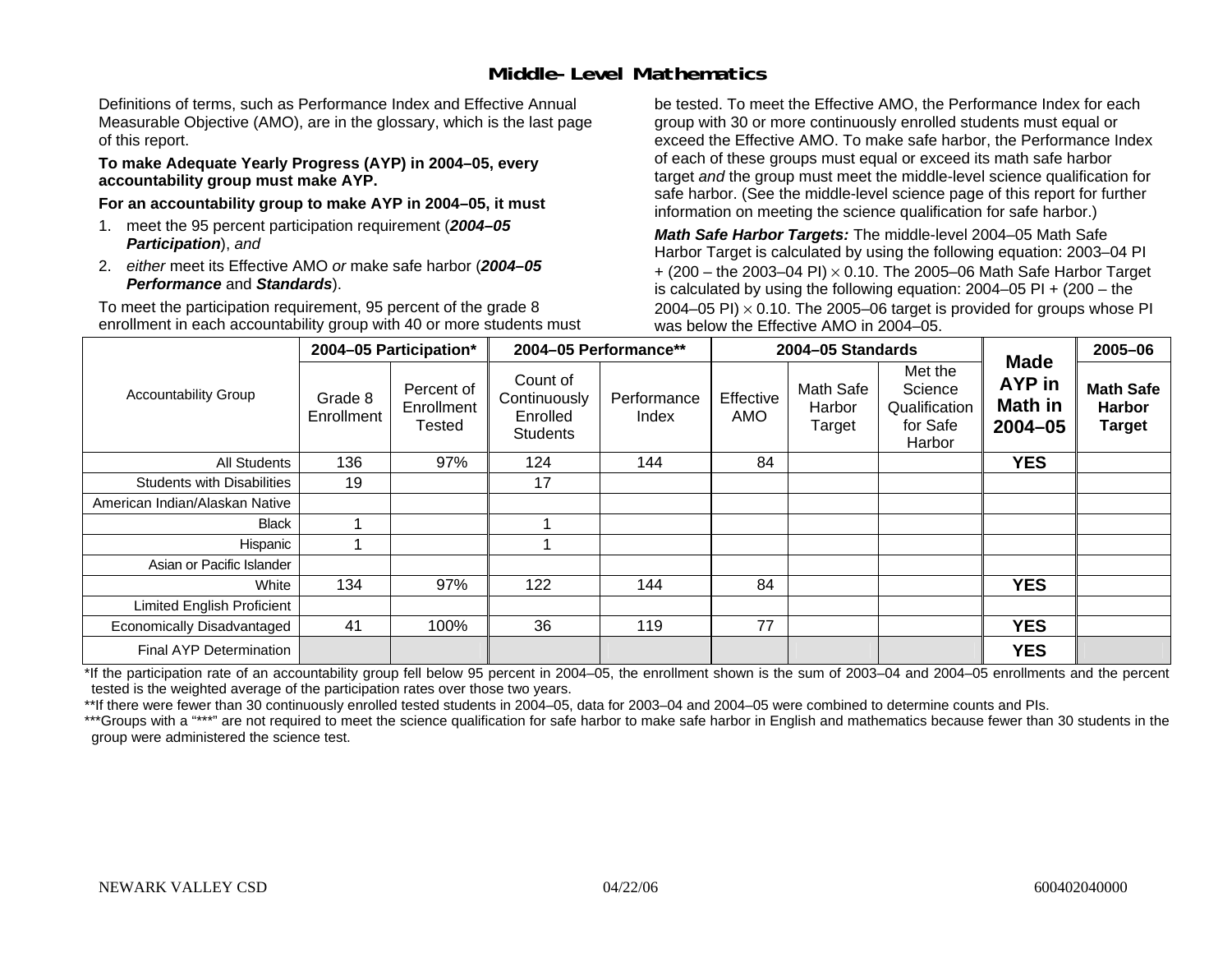### **Middle-Level Science**

Definitions of terms, such as Progress Target and Adequate Yearly Progress (AYP), are in the glossary, which is the last page of this report.

*Made AYP in Science in 2004–05:* To make AYP in science, the Performance Index (PI) for the "All Students" group must equal or exceed the State Science Standard or the Science Progress Target.

*Qualification for Safe Harbor in Middle-Level ELA and Math:* For an accountability group to be considered Qualified for Safe Harbor in Middle-Level ELA and Math, the PI must equal or exceed the State

Science Standard or the Science Progress Target in middle-level science for that group. Groups with fewer than 30 students tested in middle-level science are not subject to this qualification criterion.

*Science Progress Targets:* The middle-level 2004–05 Science Progress Target is calculated by adding one point to the 2003–04 PI. The 2005–06 Science Progress Target is calculated by adding one point to the 2004–05 PI. The 2005–06 target is provided for groups whose PI was below the State Science Standard in 2004–05.

|                                   |                                                         | 2004-05 Performance* |                                     | 2004-05 Standards             |                                             | $2004 - 05$                                                            | 2005-06                       |
|-----------------------------------|---------------------------------------------------------|----------------------|-------------------------------------|-------------------------------|---------------------------------------------|------------------------------------------------------------------------|-------------------------------|
| <b>Accountability Group</b>       | Count of<br>Continuously<br>Enrolled<br><b>Students</b> | Performance<br>Index | <b>State</b><br>Science<br>Standard | Science<br>Progress<br>Target | <b>Made AYP</b><br>in Science<br>in 2004-05 | Qualified<br>for Safe<br>Harbor in<br>Middle-<br>Level ELA<br>and Math | Science<br>Progress<br>Target |
| <b>All Students</b>               | 123                                                     | 182                  | 100                                 |                               | <b>YES</b>                                  | <b>YES</b>                                                             |                               |
| <b>Students with Disabilities</b> | 15                                                      |                      |                                     |                               |                                             |                                                                        |                               |
| American Indian/Alaskan Native    |                                                         |                      |                                     |                               |                                             |                                                                        |                               |
| <b>Black</b>                      | 1                                                       |                      |                                     |                               |                                             |                                                                        |                               |
| Hispanic                          | 1                                                       |                      |                                     |                               |                                             |                                                                        |                               |
| Asian or Pacific Islander         |                                                         |                      |                                     |                               |                                             |                                                                        |                               |
| White                             | 121                                                     | 183                  | 100                                 |                               |                                             | <b>YES</b>                                                             |                               |
| Limited English Proficient        |                                                         |                      |                                     |                               |                                             |                                                                        |                               |
| Economically Disadvantaged        | 34                                                      | 174                  | 100                                 |                               |                                             | <b>YES</b>                                                             |                               |
| <b>Final AYP Determination</b>    |                                                         |                      |                                     |                               | <b>YES</b>                                  |                                                                        |                               |

\*If there were fewer than 30 continuously enrolled students in 2004–05, data for 2003–04 and 2004–05 were combined to determine counts and PIs.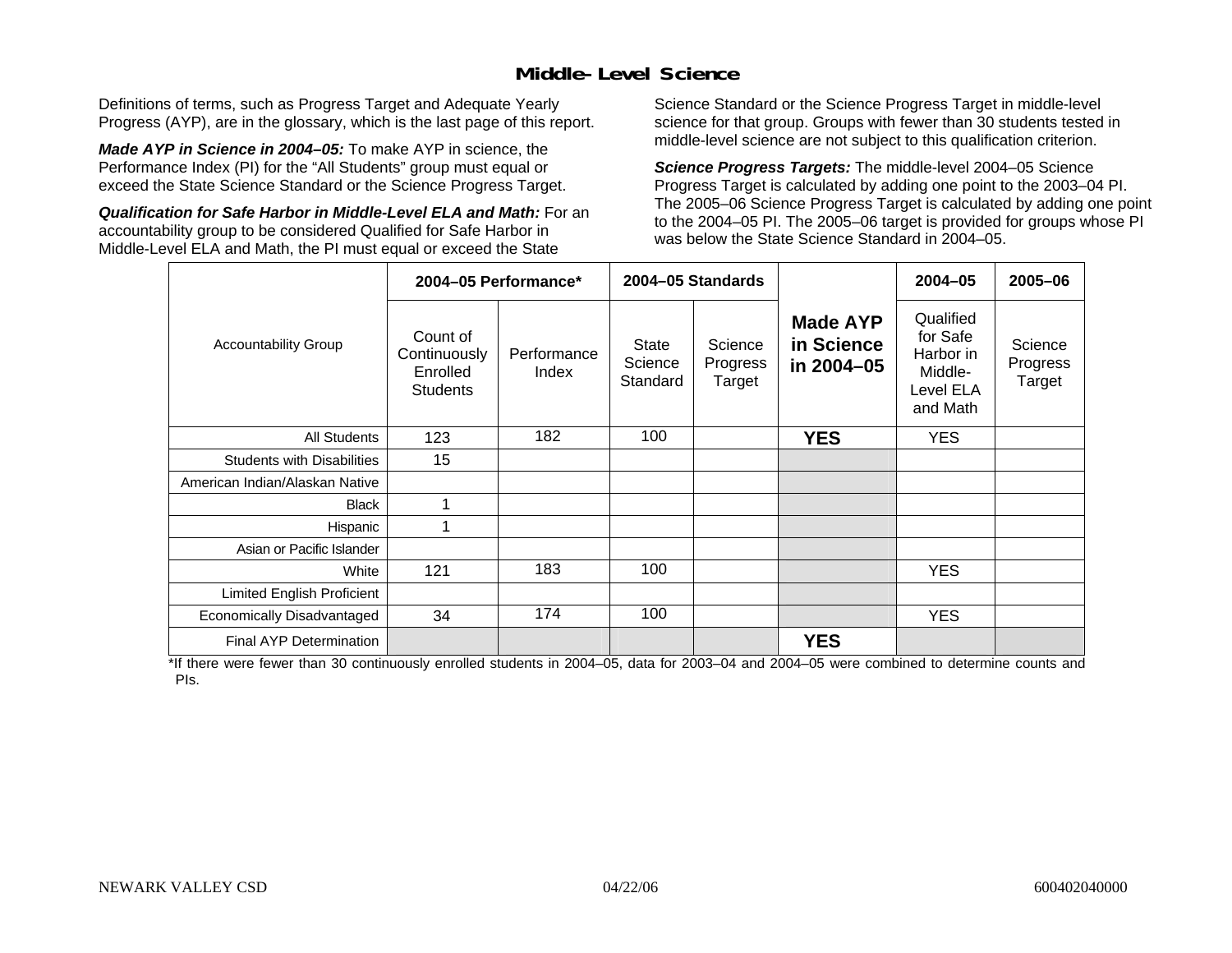# **Secondary-Level English Language Arts**

Definitions of terms, such as Performance Index and Effective Annual Measurable Objective (AMO), are in the glossary, which is the last page of this report.

#### **To make Adequate Yearly Progress (AYP) in 2004–05, every accountability group must make AYP.**

**For an accountability group to make AYP in 2004–05,** 95 percent of seniors in each accountability group of 40 or more must have taken an English examination that meets the student graduation requirement. Each group must also meet its Effective AMO *or* make safe harbor (*2004–05 Performance* and *Standards*). To meet the Effective AMO, the Performance Index for each group with 30 or more cohort members must equal or exceed the Effective AMO. To make safe harbor, the

Performance Index of each of these groups must equal or exceed its ELA safe harbor target *and* the group must meet the graduation-rate qualification for safe harbor. (See the graduation-rate page of this report for further information on meeting the graduation-rate qualification for safe harbor.)

*ELA Safe Harbor Targets:* The secondary-level 2004–05 ELA Safe Harbor Target is calculated by using the following equation: 2003–04 PI + (200 – the 2003–04 PI) <sup>×</sup> 0.10. The 2005–06 ELA Safe Harbor Target is calculated by using the following equation:  $2004-05$  PI  $+$  (200 – the 2004–05 PI)  $\times$  0.10. The 2005–06 target is provided for groups whose PI was below the Effective AMO in 2004–05.

| <b>Accountability Group</b>       | 2004-05 Participation*                |                                    | 2004-05 Performance**                                   |                      | 2004-05 Standards       |                                        |                                                                    | 2005-06                                                  |                                     |
|-----------------------------------|---------------------------------------|------------------------------------|---------------------------------------------------------|----------------------|-------------------------|----------------------------------------|--------------------------------------------------------------------|----------------------------------------------------------|-------------------------------------|
|                                   | Count of<br>Seniors in<br>$2004 - 05$ | Percent<br>0f<br>Seniors<br>Tested | Count of<br>2001<br>Accountability<br>Cohort<br>Members | Performance<br>Index | Effective<br><b>AMO</b> | <b>ELA</b><br>Safe<br>Harbor<br>Target | Met the<br>Graduation-<br>Rate<br>Qualification for<br>Safe Harbor | <b>Made</b><br><b>AYP</b> in<br><b>ELA</b> in<br>2004-05 | <b>ELA Safe</b><br>Harbor<br>Target |
| All Students                      | 109                                   | 100%                               | 116                                                     | 157                  | 138                     |                                        |                                                                    | <b>YES</b>                                               |                                     |
| <b>Students with Disabilities</b> | 15                                    |                                    | 18                                                      |                      |                         |                                        |                                                                    |                                                          |                                     |
| American Indian/Alaskan Native    |                                       |                                    |                                                         |                      |                         |                                        |                                                                    |                                                          |                                     |
| Black                             |                                       |                                    |                                                         |                      |                         |                                        |                                                                    |                                                          |                                     |
| Hispanic                          |                                       |                                    |                                                         |                      |                         |                                        |                                                                    |                                                          |                                     |
| Asian or Pacific Islander         |                                       |                                    |                                                         |                      |                         |                                        |                                                                    |                                                          |                                     |
| White                             | 108                                   | 100%                               | 115                                                     | 157                  | 138                     |                                        |                                                                    | <b>YES</b>                                               |                                     |
| Limited English Proficient        |                                       |                                    |                                                         |                      |                         |                                        |                                                                    |                                                          |                                     |
| Economically Disadvantaged        | 31                                    |                                    | 29                                                      |                      |                         |                                        |                                                                    |                                                          |                                     |
| Final AYP Determination           |                                       |                                    |                                                         |                      |                         |                                        |                                                                    | <b>YES</b>                                               |                                     |

\*If the participation rate of an accountability group fell below 95 percent in 2004–05, the count of seniors shown is the sum of 2003–04 and 2004–05 counts and the percent tested is the weighted average of the participation rates for those two years.

\*\*If there were fewer than thirty 2001 accountability cohort members, 2000 and 2001 cohort data were combined to determine counts and PIs.

\*\*\*Groups with a "\*\*\*" are not required to meet the graduation-rate qualification for safe harbor, because fewer than 30 members in the 2000 graduation-rate cohort were in those groups.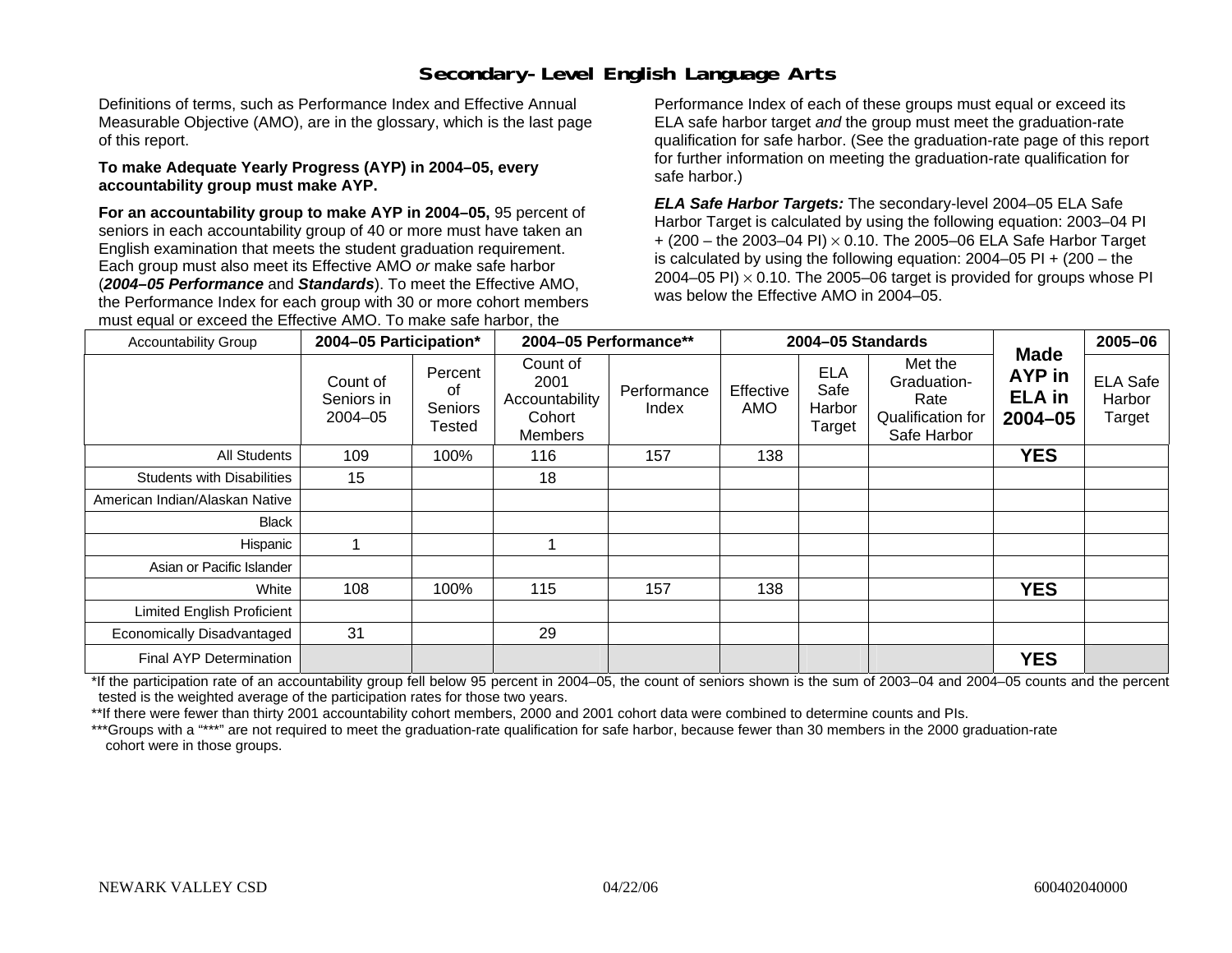# **Secondary-Level Mathematics**

Definitions of terms, such as Performance Index and Effective Annual Measurable Objective (AMO), are in the glossary, which is the last page of this report.

#### **To make Adequate Yearly Progress (AYP) in 2004–05, every accountability group must make AYP.**

**For an accountability group to make AYP in 2004–05,** 95 percent of seniors in each accountability group of 40 or more must have taken a mathematics examination that meets the student graduation requirement. Each group must also meet its Effective AMO *or* make safe harbor (*2004–05 Performance* and *Standards*). To meet the Effective AMO, the Performance Index for each group with 30 or more cohort members must equal or exceed the Effective AMO. To make safe

harbor, the Performance Index of each of these groups must equal or exceed its math safe harbor target *and* the group must meet the graduation-rate qualification for safe harbor. (See the graduation-rate page of this report for further information on meeting the graduation-rate qualification for safe harbor.)

*Math Safe Harbor Targets:* The secondary-level 2004–05 Math Safe Harbor Target is calculated by using the following equation: 2003–04 PI + (200 – the 2003–04 PI) <sup>×</sup> 0.10. The 2005–06 Math Safe Harbor Target is calculated by using the following equation:  $2004-05$  PI  $+$  (200 – the 2004–05 PI)  $\times$  0.10. The 2005–06 target is provided for groups whose PI was below the Effective AMO in 2004–05.

| <b>Accountability Group</b>       | 2004-05 Participation*            |                                    | 2004-05 Performance**                                |                      |                  | 2004-05 Standards                |                                                                    | <b>Made</b>                      | 2005-06                       |
|-----------------------------------|-----------------------------------|------------------------------------|------------------------------------------------------|----------------------|------------------|----------------------------------|--------------------------------------------------------------------|----------------------------------|-------------------------------|
|                                   | Count of<br>Seniors in<br>2004-05 | Percent<br>οf<br>Seniors<br>Tested | Count of 2001<br>Accountability<br>Cohort<br>Members | Performance<br>Index | Effective<br>AMO | Math<br>Safe<br>Harbor<br>Target | Met the<br>Graduation-<br>Rate<br>Qualification for<br>Safe Harbor | AYP in<br>Math in<br>$2004 - 05$ | Math Safe<br>Harbor<br>Target |
| All Students                      | 109                               | 99%                                | 116                                                  | 155                  | 129              |                                  |                                                                    | <b>YES</b>                       |                               |
| <b>Students with Disabilities</b> | 15                                |                                    | 18                                                   |                      |                  |                                  |                                                                    |                                  |                               |
| American Indian/Alaskan Native    |                                   |                                    |                                                      |                      |                  |                                  |                                                                    |                                  |                               |
| <b>Black</b>                      |                                   |                                    |                                                      |                      |                  |                                  |                                                                    |                                  |                               |
| Hispanic                          |                                   |                                    |                                                      |                      |                  |                                  |                                                                    |                                  |                               |
| Asian or Pacific Islander         |                                   |                                    |                                                      |                      |                  |                                  |                                                                    |                                  |                               |
| White                             | 108                               | 99%                                | 115                                                  | 155                  | 129              |                                  |                                                                    | <b>YES</b>                       |                               |
| <b>Limited English Proficient</b> |                                   |                                    |                                                      |                      |                  |                                  |                                                                    |                                  |                               |
| Economically Disadvantaged        | 31                                |                                    | 29                                                   |                      |                  |                                  |                                                                    |                                  |                               |
| Final AYP Determination           |                                   |                                    |                                                      |                      |                  |                                  |                                                                    | <b>YES</b>                       |                               |

\*If the participation rate of an accountability group fell below 95 percent in 2004–05, the count of seniors shown is the sum of 2003–04 and 2004–05 counts and the percent tested is the weighted average of the participation rates for those two years.

\*\*It there were fewer than thirty 2001 accountability cohort members, 2000 and 2001 cohort data were combined to determine counts and PIs.

\*\*\*Groups with a "\*\*" are not required to meet the graduation-rate qualification for safe harbor, because fewer than 30 members in the 2000 graduation-rate cohort were in those groups.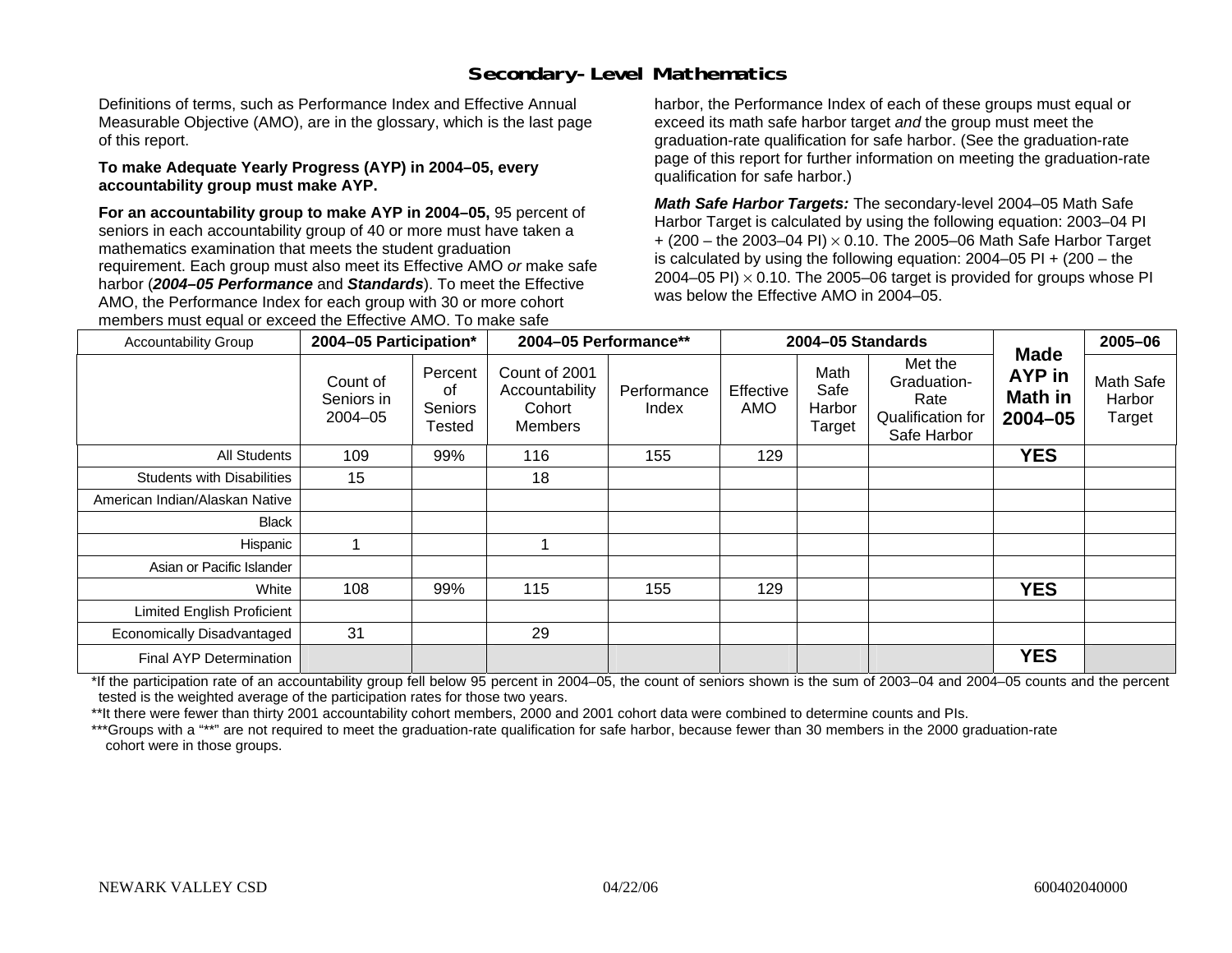### **Graduation Rate**

Definitions of terms, such as Progress Target and Adequate Yearly Progress (AYP), are in the glossary, which is the last page of this report.

*Made AYP in Graduation Rate in 2004–05:* To make AYP in graduation rate, the Percent Earning a Local Diploma by August 31, 2004 for the "All Students" group must equal or exceed the Graduation-Rate Standard or the Graduation-Rate Progress Target.

*Qualification for Safe Harbor in Secondary-Level ELA and Math:* For an accountability group to be considered Qualified for Safe Harbor in Secondary-Level ELA and Math, the Percent Earning a Local Diploma by August 31, 2004 must equal or exceed the Graduation-Rate Standard or the Graduation-Rate Progress Target for that group.

*Graduation-Rate Progress Targets:* The 2004–05 Graduation-Rate Progress Target is calculated by adding one point to the Percent of the 1999 Cohort Earning a Local Diploma by August 31, 2003. The 2005–06 Graduation-Rate Progress Target is calculated by adding one point to the Percent of the 2000 Cohort Earning a Local Diploma by August 31, 2004. This target is provided for each group whose Percent Earning a Local Diploma by August 31, 2004 is below the Graduation-Rate Standard in 2004–05 (55). Groups with fewer than 30 cohort members are not subject to this criterion.

|                                   |                                                                  | 2004-05 Performance                                      |                                 | 2004-05 Standards                         |                                                                             | $2004 - 05$                                                               | 2005-06                                   |
|-----------------------------------|------------------------------------------------------------------|----------------------------------------------------------|---------------------------------|-------------------------------------------|-----------------------------------------------------------------------------|---------------------------------------------------------------------------|-------------------------------------------|
| <b>Accountability Group</b>       | Count of<br>2000<br>Graduation-<br>Rate Cohort<br><b>Members</b> | Percent Earning a<br>Local Diploma by<br>August 31, 2004 | Graduation-<br>Rate<br>Standard | Graduation-<br>Rate<br>Progress<br>Target | <b>Made AYP</b><br><u>in</u><br><b>Graduation</b><br>Rate in<br>$2004 - 05$ | Qualified<br>for Safe<br>Harbor in<br>Secondary-<br>Level ELA<br>and Math | Graduation-<br>Rate<br>Progress<br>Target |
| All Students                      | 114                                                              | 80                                                       | 55                              |                                           | <b>YES</b>                                                                  | <b>YES</b>                                                                |                                           |
| <b>Students with Disabilities</b> | 15                                                               |                                                          |                                 |                                           |                                                                             |                                                                           |                                           |
| American Indian/Alaskan Native    |                                                                  |                                                          |                                 |                                           |                                                                             |                                                                           |                                           |
| <b>Black</b>                      |                                                                  |                                                          |                                 |                                           |                                                                             |                                                                           |                                           |
| Hispanic                          |                                                                  |                                                          |                                 |                                           |                                                                             |                                                                           |                                           |
| Asian or Pacific Islander         |                                                                  |                                                          |                                 |                                           |                                                                             |                                                                           |                                           |
| White                             | 114                                                              | 80                                                       | 55                              |                                           |                                                                             | <b>YES</b>                                                                |                                           |
| Limited English Proficient        |                                                                  |                                                          |                                 |                                           |                                                                             |                                                                           |                                           |
| Economically Disadvantaged        | 16                                                               |                                                          |                                 |                                           |                                                                             |                                                                           |                                           |
| <b>Final AYP Determination</b>    |                                                                  |                                                          |                                 |                                           | <b>YES</b>                                                                  |                                                                           |                                           |